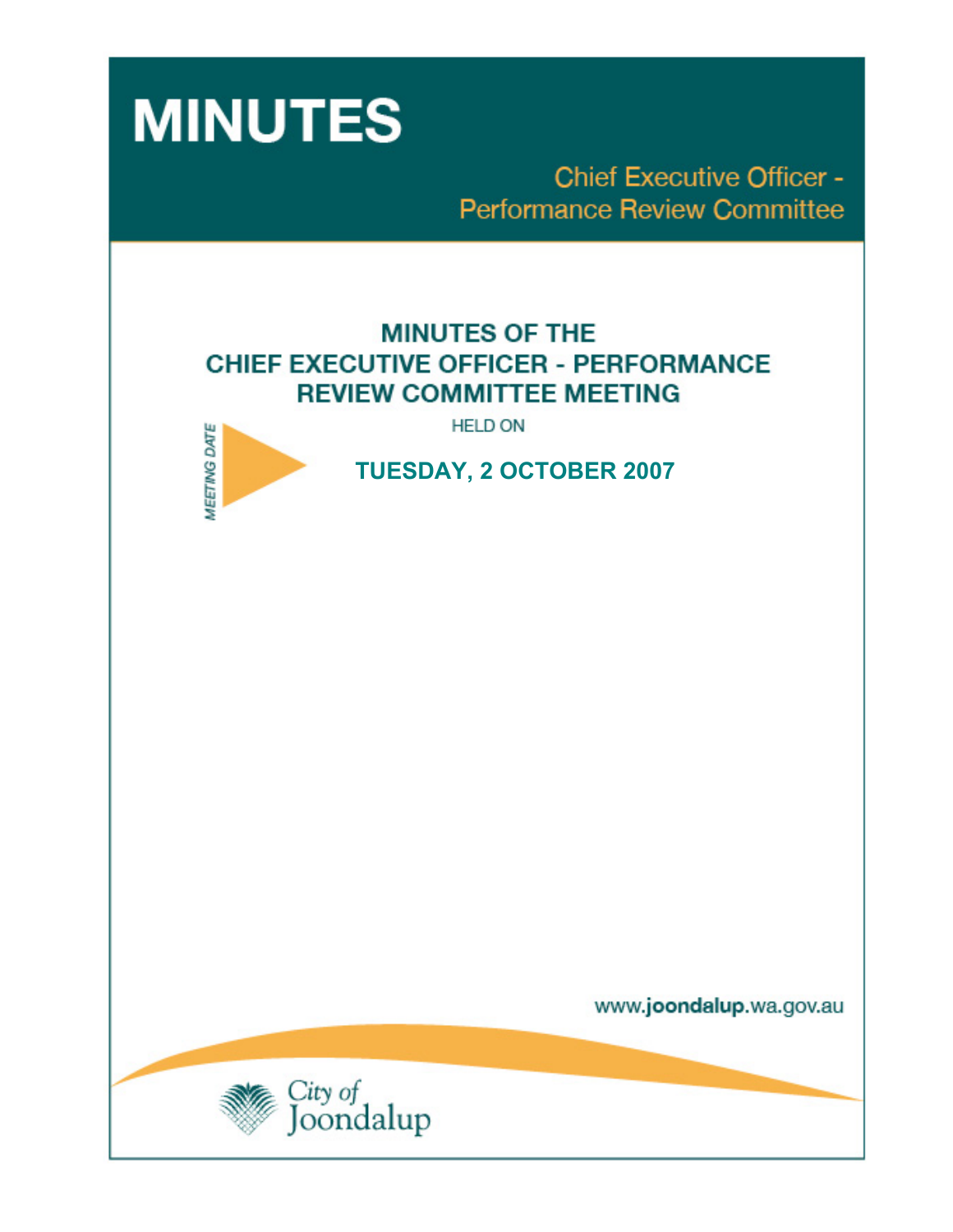# **CITY OF JOONDALUP**

### **MINUTES OF THE CHIEF EXECUTIVE OFFICER – PERFORMANCE REVIEW COMMITTEE MEETING HELD IN CONFERENCE ROOM 3, JOONDALUP CIVIC CENTRE, BOAS AVENUE, JOONDALUP ON TUESDAY, 2 OCTOBER 2007**

#### **ATTENDANCE**

#### **Committee Members:**

| Cr Russ Fishwick   | <b>Presiding Person</b> | South Ward      |
|--------------------|-------------------------|-----------------|
| Mayor Troy Pickard |                         |                 |
| Cr Tom McLean      |                         | North Ward      |
| Cr Brian Corr      |                         | South-East Ward |
|                    |                         |                 |

#### **Officers:**

Director, Corporate Services: M TIDY Administrative Secretary: L TAYLOR

#### **In attendance:**

Mr John Phillips, Workplace Solutions

#### **DECLARATION OF OPENING**

The Presiding Person declared the meeting open at 1736 hrs.

#### **APOLOGIES/LEAVE OF ABSENCE**

Apologies - Crs Geoff Amphlett and Steve Magyar

#### **CONFIRMATION OF MINUTES**

MINUTES OF THE CHIEF EXECUTIVE OFFICER – PERFORMANCE REVIEW COMMITTEE MEETING HELD ON 24 SEPTEMBER 2007

**MOVED Mayor Pickard, SECONDED Cr McLean that the minutes of the meeting of the Chief Executive Officer – Performance Review Committee held on 24 September 2007 be confirmed as a true and correct record.** 

#### **The Motion was Put and CARRIED (4/0) CARRIED (4/0)**

**In favour of the Motion:** Crs Fishwick, Corr, McLean and Mayor Pickard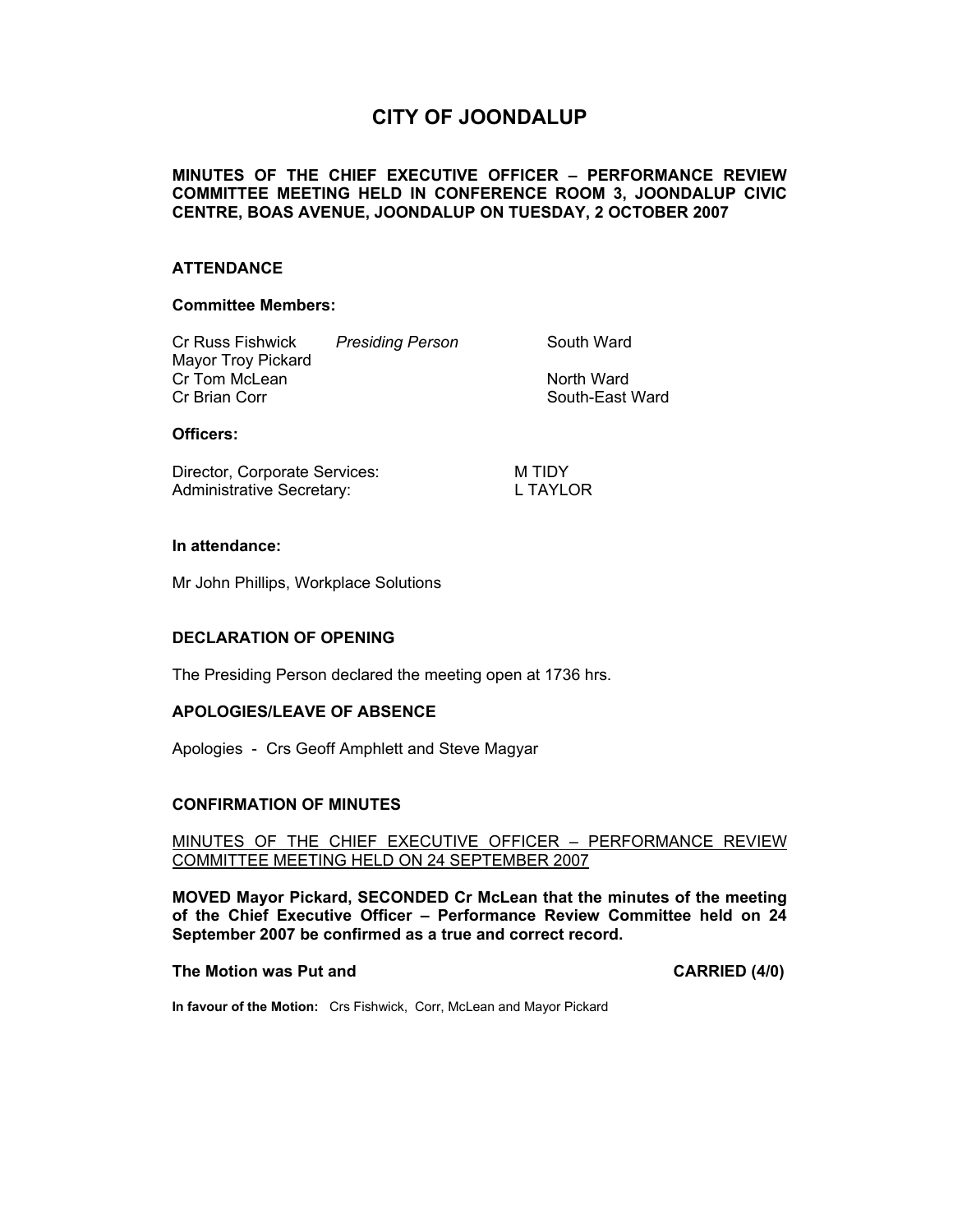### **ANNOUNCEMENTS BY THE PRESIDING PERSON WITHOUT DISCUSSION**

Nil.

### **DECLARATIONS OF INTEREST**

#### **Disclosure of Financial Interests**

A declaration under this section requires that the nature of the interest must be disclosed. Consequently a member who has made a declaration must not preside, participate in, or be present during any discussion or decision-making procedure relating to the matter the subject of the declaration. An employee is required to disclose their financial interest and if required to do so by the Council must disclose the extent of the interest. Employees are required to disclose their financial interests where they are required to present verbal or written reports to the Council. Employees are able to continue to provide advice to the Council in the decision making process if they have disclosed their interest.

| <b>Name/Position</b>      | Mr Garry Hunt - Chief Executive Officer                 |  |
|---------------------------|---------------------------------------------------------|--|
| <b>Item No/Subject</b>    | Item 1 - Chief Executive Officer Interview Outcomes and |  |
|                           | Preparation of Concluded Annual Performance Review      |  |
|                           | Report                                                  |  |
| <b>Nature of interest</b> | Financial                                               |  |
| <b>Extent of Interest</b> | Mr Hunt holds the position of CEO.                      |  |

#### **Disclosure of interest affecting impartiality**

Elected Members and staff are required under the Code of Conduct, in addition to declaring any financial interest, to declare any interest that may affect their impartiality in considering a matter. This declaration does not restrict any right to participate in or be present during the decision-making process. The Elected Member/employee is also encouraged to disclose the nature of the interest.

| <b>Name/Position</b>      | Mr Mike Tidy - Director Corporate Services                |  |
|---------------------------|-----------------------------------------------------------|--|
| <b>Item No/Subject</b>    | Item 1 - Chief Executive Officer Interview Outcomes and   |  |
|                           | Preparation of Concluded Annual Performance Review        |  |
|                           | Report                                                    |  |
| <b>Nature of interest</b> | Interest that may affect impartiality                     |  |
| <b>Extent of Interest</b> | Due to the nature of his employment relationship with the |  |
|                           | CEO.                                                      |  |

#### **IDENTIFICATION OF MATTERS FOR WHICH THE MEETING MAY SIT BEHIND CLOSED DOORS**

Nil.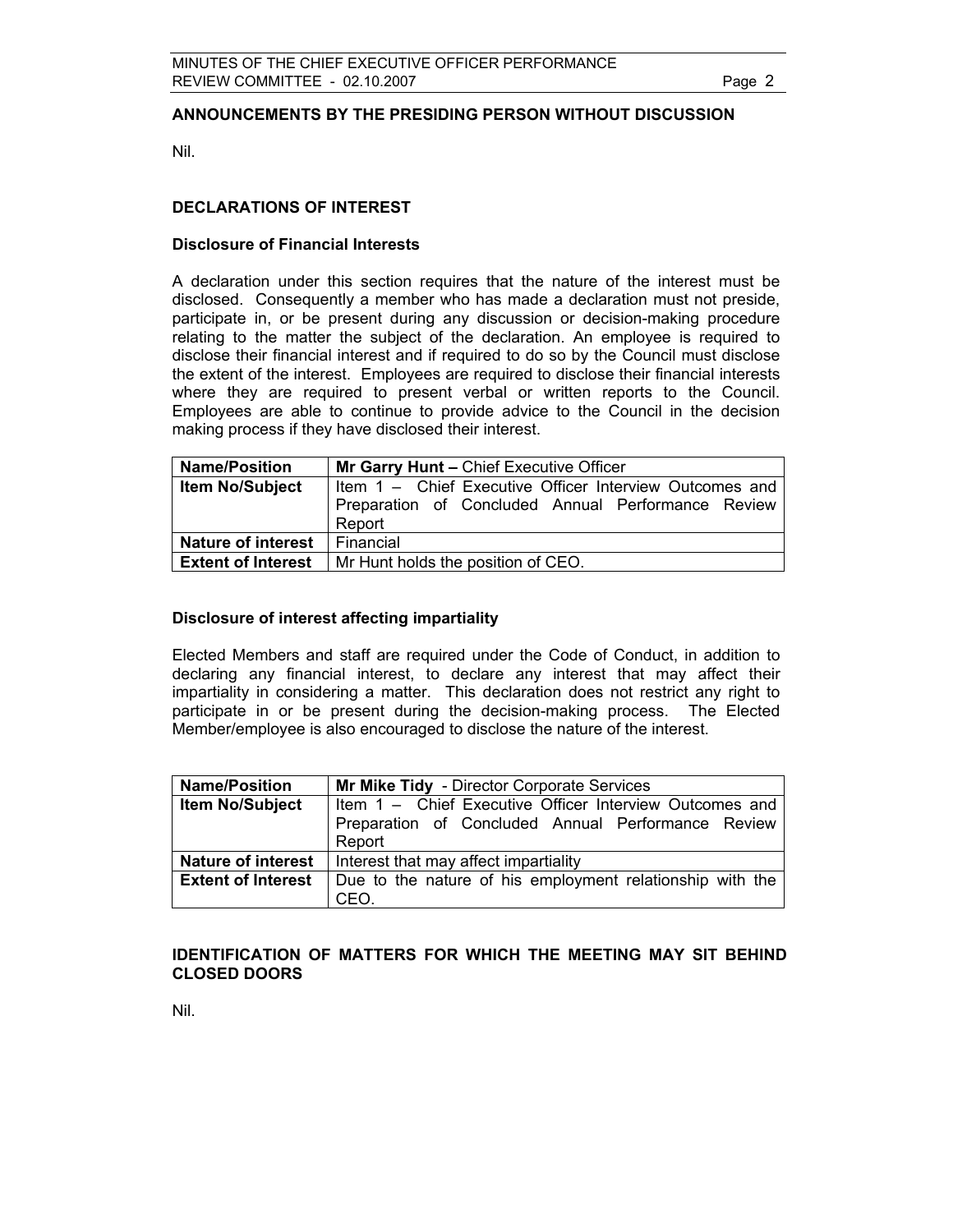#### **PETITIONS AND DEPUTATIONS**

Nil.

# **ITEM 1 CHIEF EXECUTIVE OFFICER INTERVIEW OUTCOMES AND PREPARATION OF CONCLUDED ANNUAL PERFORMANCE REVIEW REPORT - [74574]**

**WARD:** All

**RESPONSIBLE** Michael Tidy **DIRECTOR:** Director Corporate Services

#### **PURPOSE OF REPORT**

The purpose of this report is for the CEO Performance Review Committee (the committee) to consider the outcomes of the interview with the Chief Executive Officer (CEO) and to provide feedback to the consultant for the preparation of the Concluded Annual Performance Review Report.

#### **EXECUTIVE SUMMARY**

Having completed the scheduled interview the committee now needs to consider the preparation of its report on the performance of the CEO. The appointed Consultant will assist the committee by writing the report with the input of the committee. The report will also incorporate the proposed key performance indicators (KPI's) and measures for the next review period to August 2008.

It is recommended:

*The Consultant is REQUESTED to prepare a draft "Confidential Concluded Annual Performance Review Report" for the committee's consideration at its next meeting that incorporates and reflects:* 

- *1 The outcomes of the CEO's performance review meeting of 27 September 2007, and*
- *2 The feedback, advice and input of the committee.*

#### **BACKGROUND**

The scheduled interview of the CEO for the purpose of conducting his performance review in accordance with clause 11.3(b) of the CEO's contract was conducted at a meeting of the CEO Performance Review Committee on 27 September 2007.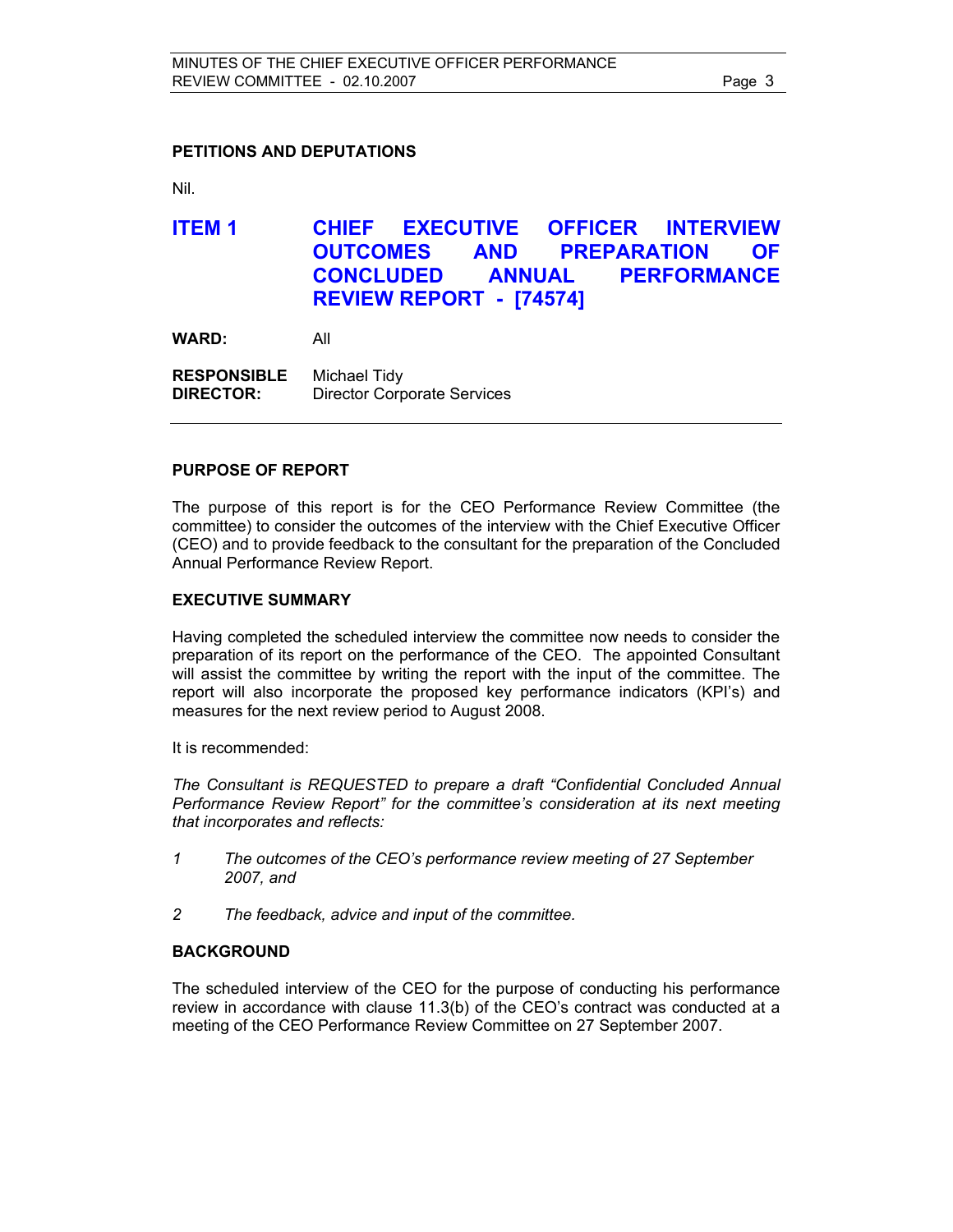The CEO's annual performance review process now requires that a report (marked "Private and Confidential") be prepared and signed. The CEO is to be provided with a copy and has up to five (5) working days in which to provide any written comments he may have about matters addressed in the report.

Following the period for the CEO's written comments the report of the committee together with any written comments from the CEO (as an annexure to the report) are to be submitted to Council at its next meeting provided the Council receives a copy at least five (5) working days prior to the Council Meeting.

#### **DETAILS**

#### **Issues and options considered:**

A confidential Concluded Annual Performance Review Report of the CEO's performance needs to be prepared. It is intended that the consultant prepare the report on the basis of the advice and input of committee members.

At the scheduled interview conducted at the meeting of the CEO Performance Review Committee on 27 September 2007 a review was also done of the CEO's key performance indicators and measures against each of the key result areas. The report needs to address the proposed revised indicators and measures for the next reporting period to August 2008.

#### **Link to Strategic Plan:**

Objective 4.5 - To manage our workforce as a strategic business resource.

#### **Legislation – Statutory Provisions:**

Included in Clause 3 Executive Duties, of the CEO's Employment Contract are the following references to the Local Government Act 1995 and other regulatory requirements:

- "3.3 exercise such powers and carry out such duties and functions as are imposed in the Act, and all other relevant laws, regulations and Standing Orders
- 3.4 fulfil the functions of a CEO as prescribed in the Act
- 3.5 comply with the Council's policies and procedures and Code of Conduct, as varied from time to time by the Council"

Specifically section 5.38 of the Local Government Act 1995 sets out the statutory requirement for an annual performance review of the CEO.

It should be noted that the committee has no delegated power.

#### **Risk Management considerations:**

The performance review process is designed to evaluate and assess the CEO's performance against key performance indicators on a periodic basis and the committee is required to refer its concluded report to the Council for consideration.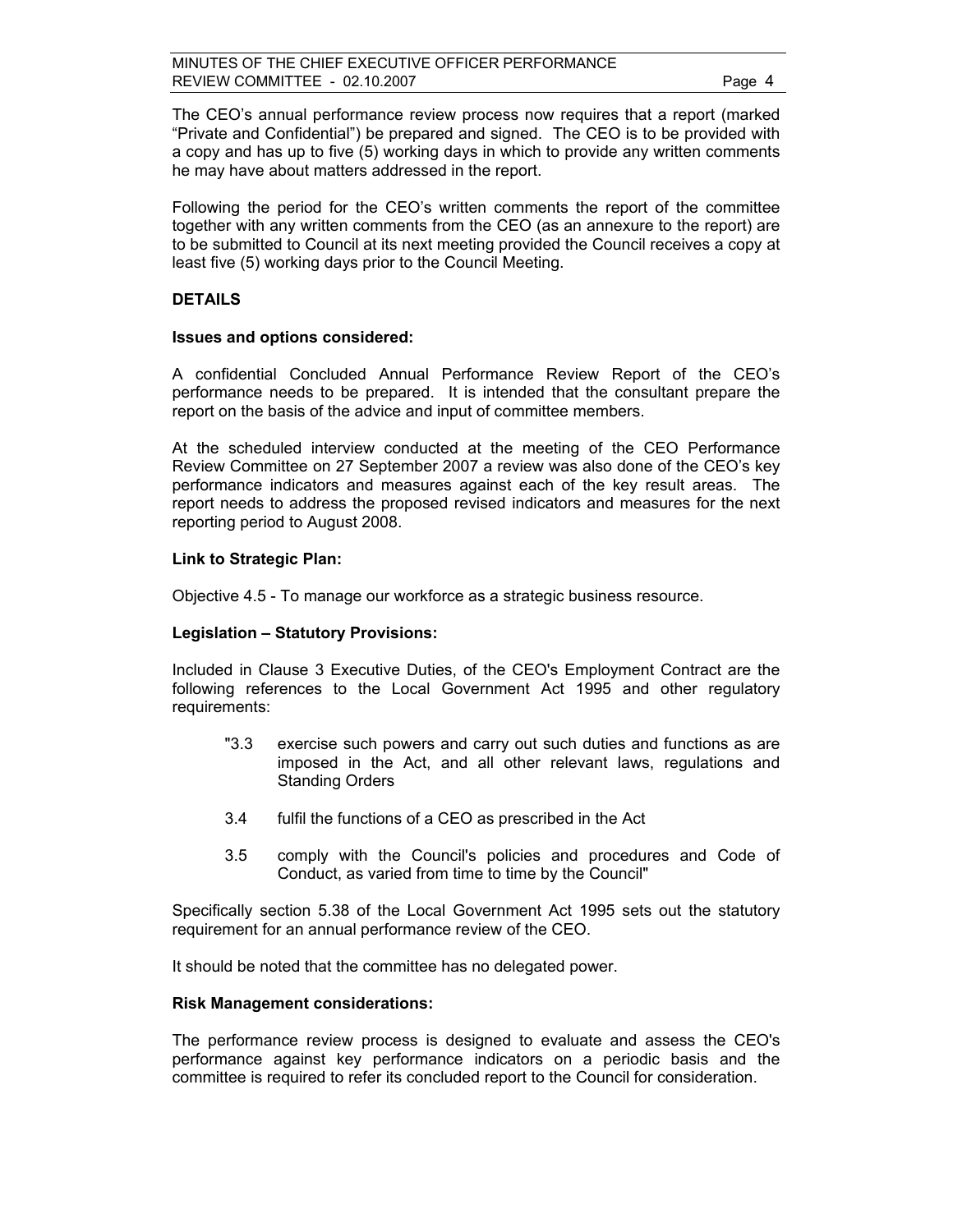#### **Financial/Budget Implications:**

In conducting the performance review under the CEO's Employment contract, the committee is required to consult with and seek guidance from an external and independent human resources expert, or similar, to facilitate the review of the CEO's performance (Clause 11.3(e)(i)).

The cost of the appointed consultant is covered by the City's consultancy budget for 2007/08.

### **Policy Implications:**

Not Applicable.

### **Regional Significance:**

Not Applicable.

#### **Sustainability Implications:**

Not Applicable.

#### **Consultation:**

As part of the review process under clause  $11(3)(e)(ii)$  the committee is required to seek written comments in relation to the CEO's performance from all individual Elected Members. This has been done and the feedback incorporated into the committee's discussions with the CEO and where appropriate will be reflected in the final report.

#### **COMMENTS**

The committee has now completed all of the processes in the CEO's performance review process other than preparing and submitting a copy of its report to the CEO for comment and then to Council for its consideration. The report will also incorporate a review and recommendation in relation to key performance indicators and measures against the key result areas for the next review period to August 2008.

#### **ATTACHMENTS**

Not Applicable.

#### **VOTING REQUIREMENTS**

Simple Majority.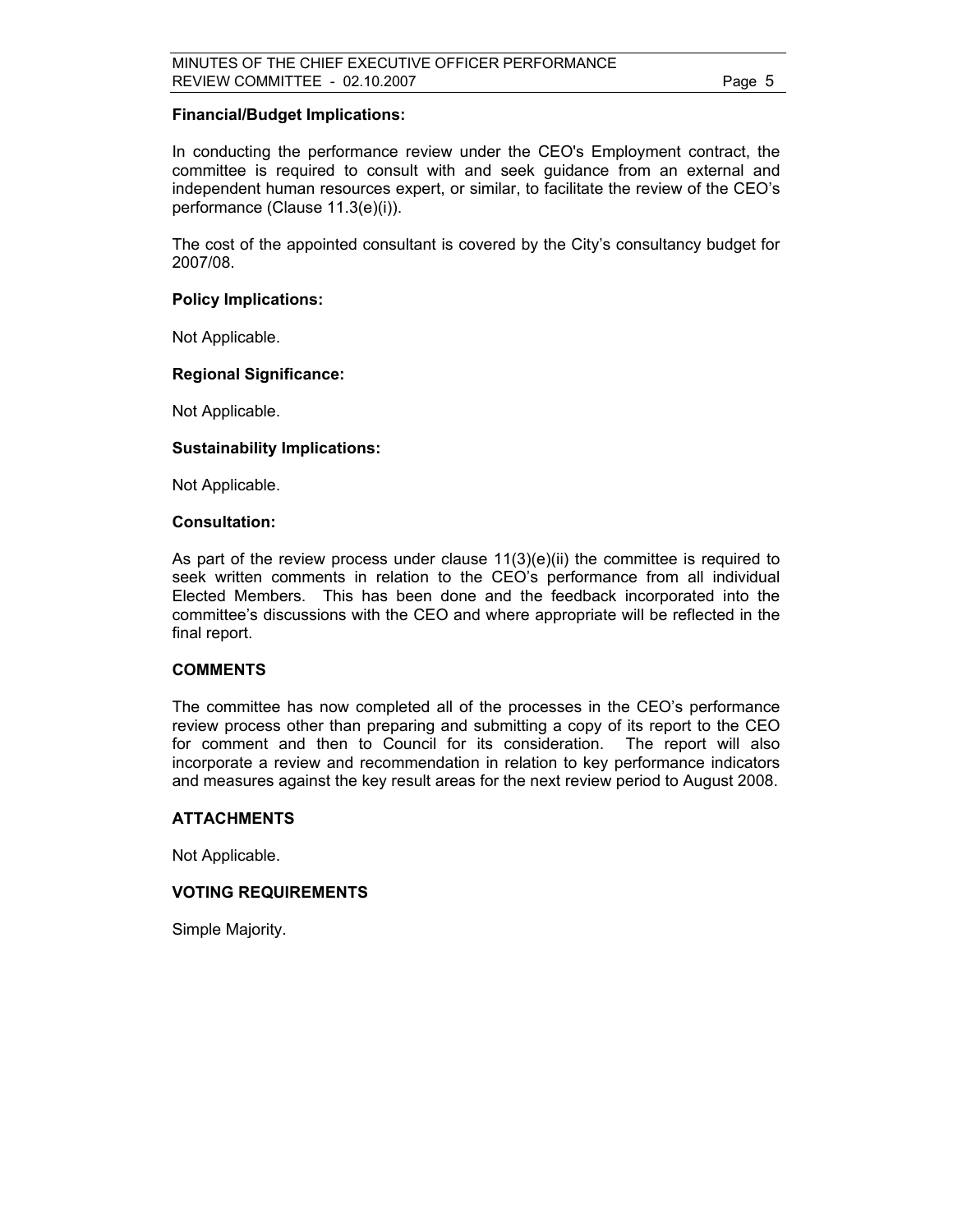**OFFICER'S RECOMMENDATION:** That the Consultant is REQUESTED to prepare a draft "Confidential Concluded Annual Performance Review Report" for the Committee's consideration at its next meeting that incorporates and reflects:

- 1 The outcomes of the CEO's performance review meeting of 27 September 2007, and
- 2 The feedback, advice and input of the committee.

The Director, Corporate Services made reference to the required actions as a result of the CEO's interview held on 27 September 2007. As discussed, the Key Result Areas (KRAs) section was provided to the CEO for comment and revision if necessary. Any comments and revised documentation provided by the CEO in relation to the KRAs section will be available at the meeting to be held on 4 October 2007.

It was requested that the following information be provided to Committee members at the 4 October 2007 meeting:

- o AMI and CPI statistics
- o Information in relation to salary movements for Directors during 2006/07
- o Figures supplied by the Salaries and Allowances Tribunal

**MOVED Cr McLean, SECONDED Cr Corr that subject to the CEO'S feedback on the proposed changes to the key result areas, the Consultant is REQUESTED to prepare a draft "Confidential Concluded Annual Performance Review Report" for the Committee's consideration at its next meeting that incorporates and reflects:** 

- **1 The outcomes of the CEO's performance review meeting of 27 September 2007, and**
- **2 The feedback, advice and input of the Committee.**

#### The Motion was Put and **CARRIED** (4/0)

**In favour of the Motion:** Crs Fishwick, Corr, McLean and Mayor Pickard

# **ITEM 2 CHAIRMAN'S OVERVIEW OF ELECTED MEMBERS ANNUAL ASSESSMENT OF CEO - [74574]**

**WARD:** All

**RESPONSIBLE** Michael Tidy **DIRECTOR:** Director Corporate Services

This matter was addressed as part of the interview process for the CEO held on 27 September 2007.